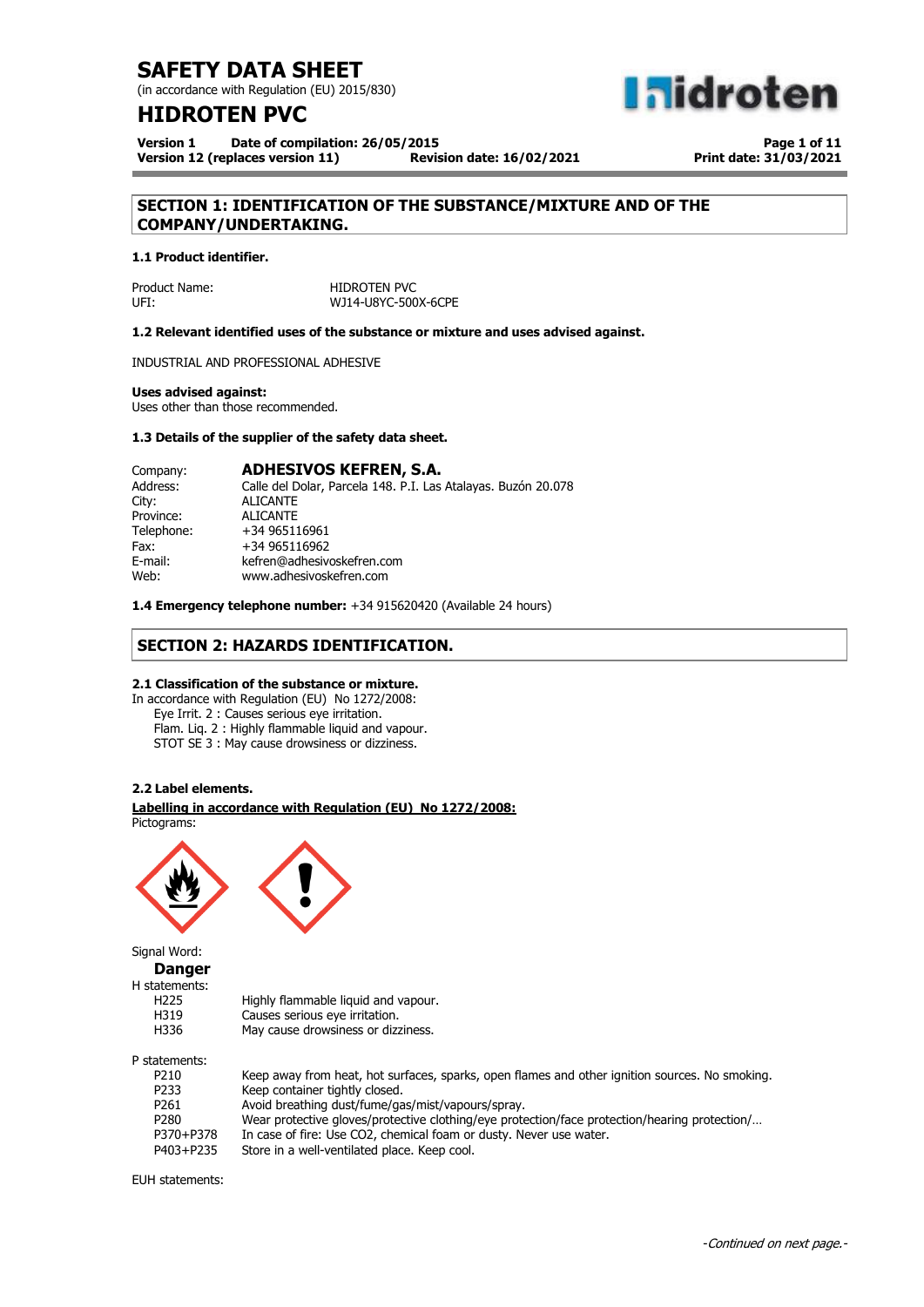(in accordance with Regulation (EU) 2015/830)

# **HIDROTEN PVC**

**aidroten** 

**Version 1 Date of compilation: 26/05/2015**

**Version 12 (replaces version 11) Revision date: 16/02/2021**

**Page 2 of 11 Print date: 31/03/2021**

EUH066 Repeated exposure may cause skin dryness or cracking.

Contains:

butanone, ethyl methyl ketone

### **2.3 Other hazards.**

In normal use conditions and in its original form, the product itself does not involve any other risk for health and the environment.

## **SECTION 3: COMPOSITION/INFORMATION ON INGREDIENTS.**

### **3.1 Substances.**

Not Applicable.

#### **3.2 Mixtures.**

Substances posing a danger to health or the environment in accordance with the Regulation (EC) No. 1272/2008, assigned a Community exposure limit in the workplace, and classified as PBT/vPvB or included in the Candidate List:

|                                                                                                                     |                                   |                    | (*)Classification - Regulation (EC)<br>No 1272/2008                   |                                           |
|---------------------------------------------------------------------------------------------------------------------|-----------------------------------|--------------------|-----------------------------------------------------------------------|-------------------------------------------|
| <b>Identifiers</b>                                                                                                  | <b>Name</b>                       | <b>Concentrate</b> | <b>Classification</b>                                                 | specific<br>concentration<br><b>limit</b> |
| Index No: 606-002-<br>$00 - 3$<br>CAS No: 78-93-3<br>EC No: 201-159-0<br>Registration No: 01-<br>2119457290-43-XXXX | [1] butanone, ethyl methyl ketone | $20 - 50 %$        | Eye Irrit. 2,<br>H319 - Flam.<br>Lig. 2, H225 -<br>STOT SE 3,<br>H336 |                                           |
| Index No: 606-010-<br>$00-7$<br>CAS No: 108-94-1<br>EC No: 203-631-1<br>Registration No: 01-<br>2119453616-35-XXXX  | [1] cyclohexanone                 | $1 - 25%$          | Acute Tox. $4$ $*$ ,<br>H332 - Flam.<br>Lig. 3, H226                  |                                           |

(\*)The complete text of the H phrases is given in section 16 of this Safety Data Sheet.

\* See Regulation (EC) No. 1272/2008, Annex VI, section 1.2.

[1] Substance with a Community workplace exposure limit (see section 8.1).

## **SECTION 4: FIRST AID MEASURES.**

#### **4.1 Description of first aid measures.**

In case of doubt or when symptoms of feeling unwell persist, get medical attention. Never administer anything orally to persons who are unconscious.

#### **Inhalation.**

Take the victim into open air; keep them warm and calm. If breathing is irregular or stops, perform artificial respiration. Do not administer anything orally. If unconscious, place them in a suitable position and seek medical assistance.

#### **Eye contact.**

Remove contact lenses, if present and if it is easy to do. Wash eyes with plenty of clean and cool water for at least 10 minutes while pulling eyelids up, and seek medical assistance. Dont let the person to rub the affected eye.

#### **Skin contact.**

Remove contaminated clothing. Wash skin vigorously with water and soap or a suitable skin cleaner. NEVER use solvents or thinners.

### **Ingestion.**

If accidentally ingested, seek immediate medical attention. Keep calm. NEVER induce vomiting.

### **4.2 Most important symptoms and effects, both acute and delayed.**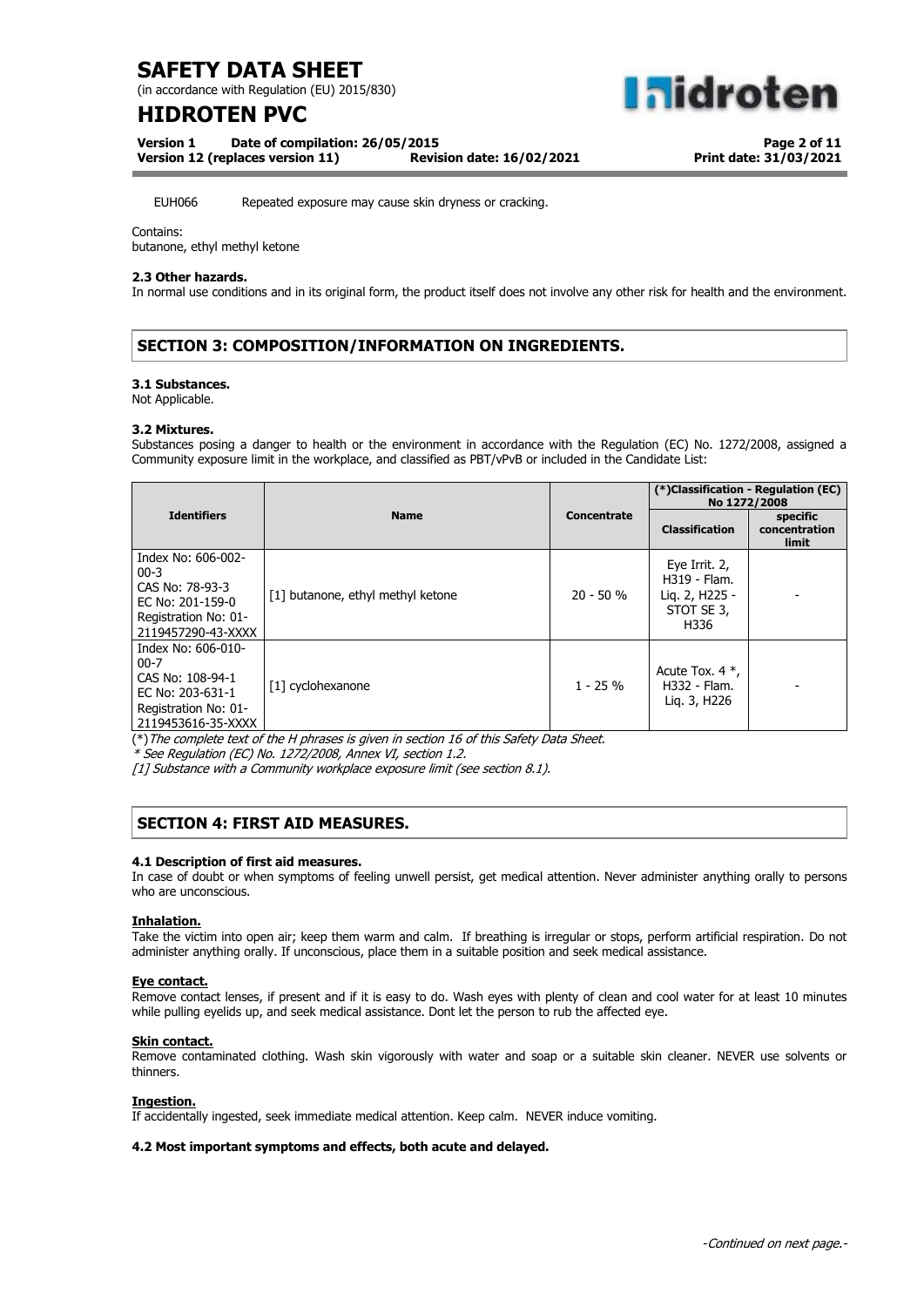(in accordance with Regulation (EU) 2015/830)

# **HIDROTEN PVC**

**aidrote** 

**Version 1 Date of compilation: 26/05/2015**

**Version 12 (replaces version 11) Revision date: 16/02/2021**

**Page 3 of 11 Print date: 31/03/2021**

Irritant Product, repeated or prolonged contact with skin or mucous membranes can cause redness, blisters or dermatitis, inhalation of spray mist or particles in suspension may cause irritation of the respiratory tract, some symptoms may not be immediate.

#### **4.3 Indication of any immediate medical attention and special treatment needed.**

In case of doubt or when symptoms of feeling unwell persist, get medical attention. Never administer anything orally to persons who are unconscious. Cover the affected area with a dry sterile bandage. Protect the affected area from pressure or friction.

## **SECTION 5: FIREFIGHTING MEASURES.**

The product is Highly inflammable, it can cause or considerably worsen a fire, the necessary prevention measures should be taken and risks avoided. In case of fire, the following measures are recommended:

#### **5.1 Extinguishing media.**

#### **Suitable extinguishing media:**

Extinguisher powder or CO2. In case of more serious fires, also alcohol-resistant foam and water spray.

#### **Unsuitable extinguishing media:**

Do not use a direct stream of water to extinguish. In the presence of electrical voltage, you cannot use water or foam as extinguishing media.

## **5.2 Special hazards arising from the substance or mixture.**

#### **Special risks.**

Fire can cause thick, black smoke. As a result of thermal decomposition, dangerous products can form: carbon monoxide, carbon dioxide. Exposure to combustion or decomposition products can be harmful to your health.

During a fire and depending on its magnitude the following may occur:

- Flammable vapors or gases.

#### **5.3 Advice for firefighters.**

Use water to cool tanks, cisterns, or containers close to the heat source or fire. Take wind direction into account. Prevent the products used to fight the fire from going into drains, sewers, or waterways. Follow the instructions given in the emergency or fire evacuation plan or plans if available.

#### **Fire protection equipment.**

According to the size of the fire, it may be necessary to use protective suits against the heat, individual breathing equipment, gloves, protective goggles or facemasks, and boots. During extinction and depending on the magnitude and proximity to the fire, additional protective equipment such as chemical protection gloves, heat-reflecting suits or gas-tight suits may be required.

## **SECTION 6: ACCIDENTAL RELEASE MEASURES.**

#### **6.1 Personal precautions, protective equipment and emergency procedures.**

Eliminate possible ignition points and ventilate the area. No smoking. Avoid breathing fumes. For exposure control and individual protection measures, see section 8.

#### **6.2 Environmental precautions.**

Prevent the contamination of drains, surface or subterranean waters, and the ground.

#### **6.3 Methods and material for containment and cleaning up.**

Contain and collect spillage with inert absorbent material (earth, sand, vermiculite, Kieselguhr...) and clean the area immediately with a suitable decontaminant.

Deposit waste in closed and suitable containers for disposal, in compliance with local and national regulations

#### **6.4 Reference to other sections.**

For exposure control and individual protection measures, see section 8. For later elimination of waste, follow the recommendations under section 13.

### **SECTION 7: HANDLING AND STORAGE.**

### **7.1 Precautions for safe handling.**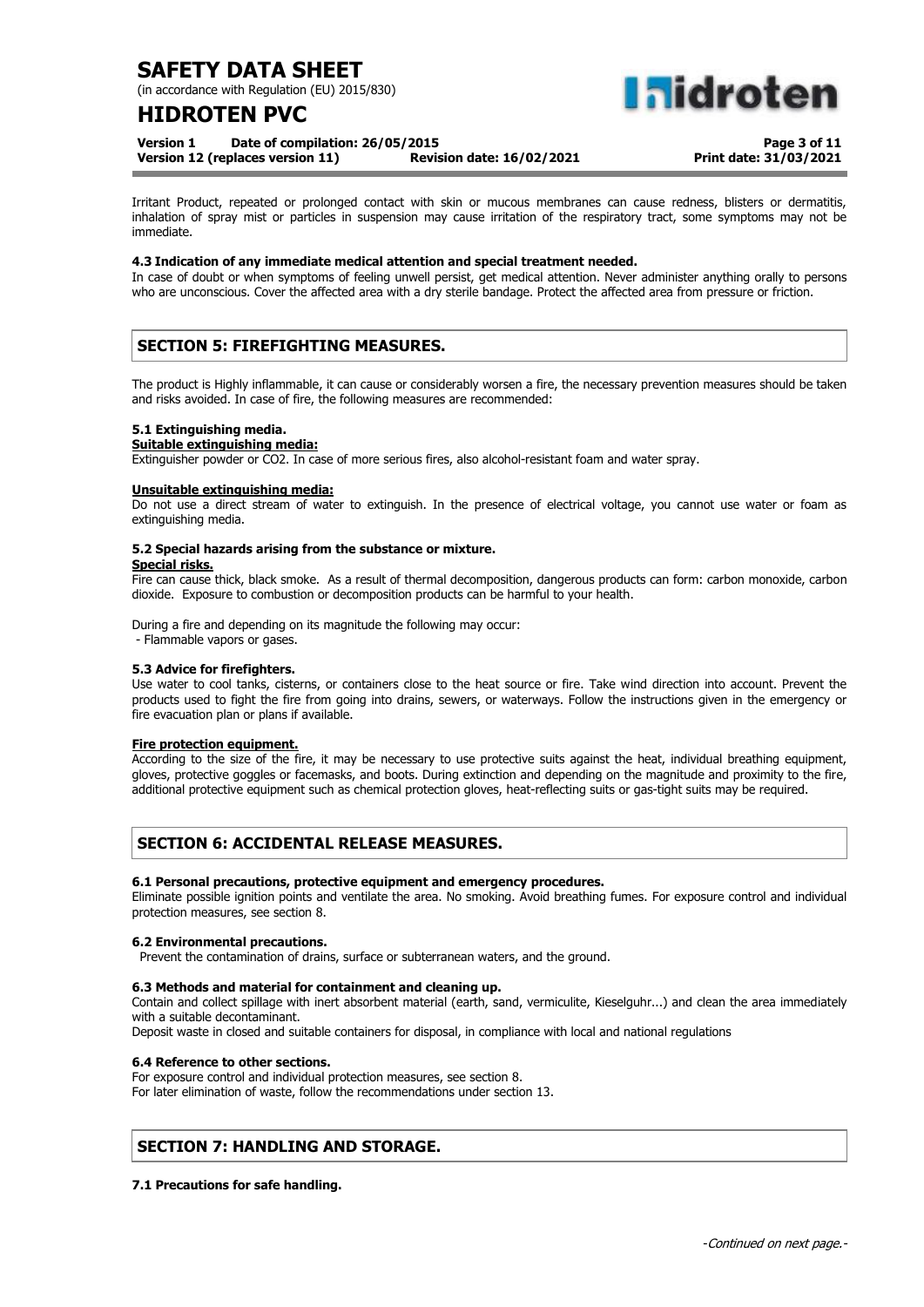(in accordance with Regulation (EU) 2015/830)

# **HIDROTEN PVC**

**Midroten** 

**Version 1 Date of compilation: 26/05/2015 Version 12 (replaces version 11)** 

**Page 4 of 11 Print date: 31/03/2021**

The fumes are heavier than air and can spread across the ground. They can form explosive mixtures with air. Prevent the creation of flammable or explosive fume concentrations in the air; prevent fume concentrations above work exposure limits. The product must only be used in areas where all unprotected flames and other ignition points have been eliminated. Electrical equipment has to be protected according to applicable standards.

The product can be electrostatically charged: always use earth grounds when transferring the product. Operators must use antistatic footwear and clothing, and floors must be conductors.

Keep the container tightly closed and isolated from heat sources, sparks, and fire. Do not use tools that can cause sparks.For personal protection, see section 8.

In the application area, smoking, eating, and drinking must be prohibited.

Follow legislation on occupational health and safety.

Never use pressure to empty the containers. They are not pressure-resistant containers. Keep the product in containers made of a material identical to the original.

### **7.2 Conditions for safe storage, including any incompatibilities.**

Store according to local legislation. Observe indications on the label. Store the containers between 5 and 25° C, in a dry and well-ventilated place, far from sources of heat and direct solar light. Keep far away from ignition points. Keep away from oxidising agents and from highly acidic or alkaline materials. Do not smoke. Prevent the entry of non-authorised persons. Once the containers are open, they must be carefully closed and placed vertically to prevent spills.

Classification and threshold amount of storage in accordance with Annex I to Directive 2012/18/EU (SEVESO III):

|                  |                          | <b>Qualifying quantity (tonnes) for</b><br>the application of |                            |
|------------------|--------------------------|---------------------------------------------------------------|----------------------------|
| Code             | <b>Description</b>       | Lower-tier<br>requirements                                    | Upper-tier<br>requirements |
| P <sub>5</sub> b | <b>FLAMMABLE LIOUIDS</b> | 50                                                            | 200                        |

#### **7.3 Specific end use(s).**

Not available.

## **SECTION 8: EXPOSURE CONTROLS/PERSONAL PROTECTION.**

#### **8.1 Control parameters.**

Work exposure limit for:

| <b>Name</b>                   | <b>CAS No.</b> | <b>Country</b>       | <b>Limit value</b> | ppm       | $mg/m^3$    |
|-------------------------------|----------------|----------------------|--------------------|-----------|-------------|
|                               |                | European             | <b>Eight hours</b> | 200       | 600         |
|                               |                | Union [1]            | <b>Short term</b>  | 300       | 900         |
|                               |                | United               | <b>Eight hours</b> | 200       | 600         |
|                               |                | Kingdom [2]          | <b>Short term</b>  | 300       | 899         |
|                               |                | Eire [3]             | <b>Eight hours</b> | 200       | 600         |
| butanone, ethyl methyl ketone | 78-93-3        |                      | <b>Short term</b>  | 300       | 900         |
|                               |                | <b>United States</b> | <b>Eight hours</b> | 200       |             |
|                               |                | $[4]$ (Cal/OSHA)     | <b>Short term</b>  | 300       |             |
|                               |                | <b>United States</b> | <b>Eight hours</b> | 200       |             |
|                               |                | $[5]$ (NIOSH)        | <b>Short term</b>  | 300       |             |
|                               |                | <b>United States</b> | <b>Eight hours</b> | 200       | 590         |
|                               |                | $[6]$ (OSHA)         | <b>Short term</b>  |           |             |
|                               |                | European             | <b>Eight hours</b> | 10 (skin) | 40,8 (skin) |
|                               |                | Union [1]            | <b>Short term</b>  | 20 (skin) | 81,6 (skin) |
|                               |                | United               | <b>Eight hours</b> | 10        | 41          |
|                               |                | Kingdom [2]          | <b>Short term</b>  | 20        | 82          |
|                               |                | Éire [3]             | <b>Eight hours</b> | 10        | 40,8        |
| cyclohexanone                 | 108-94-1       |                      | <b>Short term</b>  | 20        | 81,6        |
|                               |                | <b>United States</b> | <b>Eight hours</b> | 25        |             |
|                               |                | $[4]$ (Cal/OSHA)     | <b>Short term</b>  |           |             |
|                               |                | <b>United States</b> | <b>Eight hours</b> | 25        |             |
|                               |                | $[5]$ (NIOSH)        | <b>Short term</b>  |           |             |
|                               |                | <b>United States</b> | <b>Eight hours</b> | 50        | 200         |
|                               |                | [6] (OSHA)           | <b>Short term</b>  |           |             |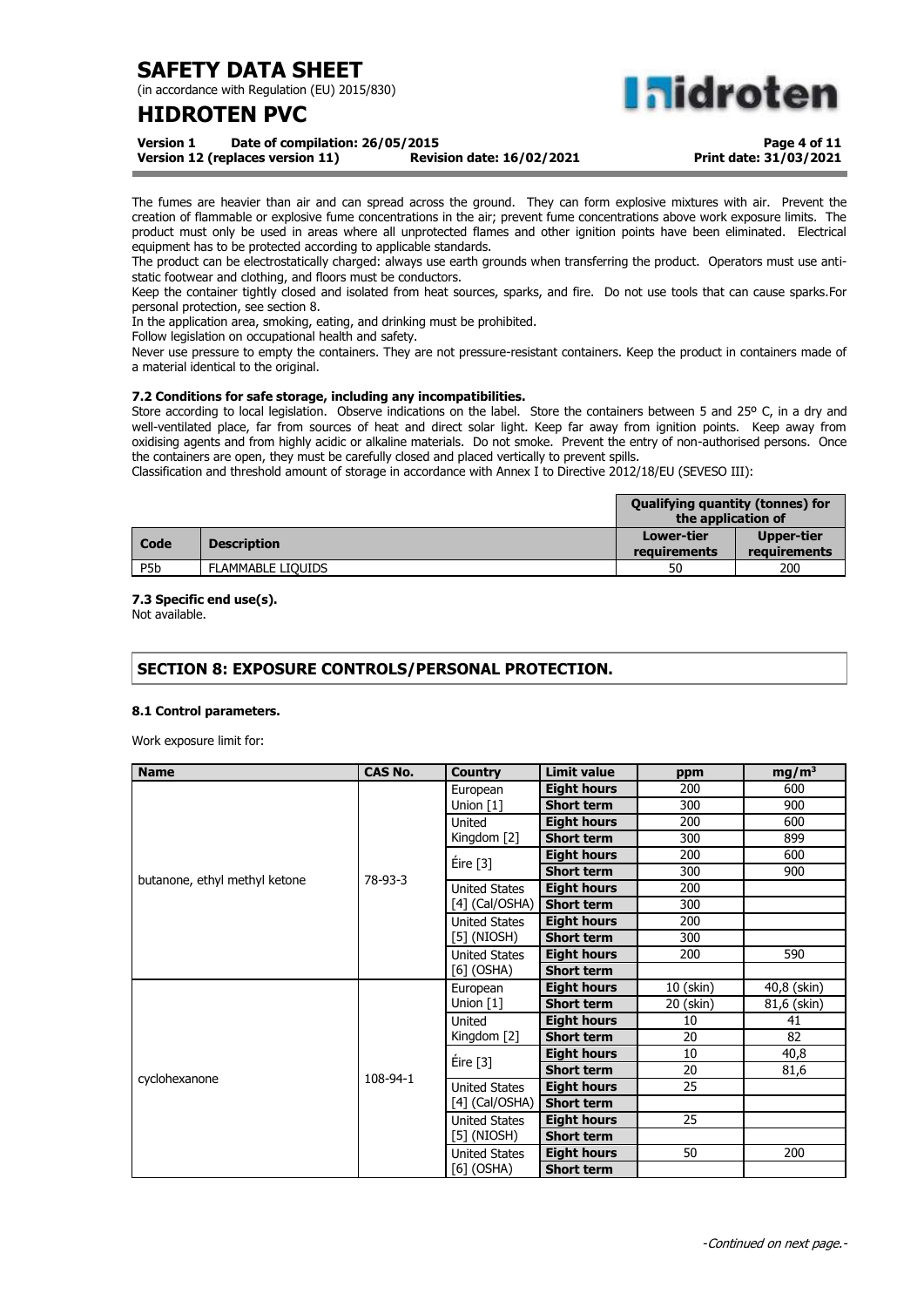(in accordance with Regulation (EU) 2015/830)

# **HIDROTEN PVC**

**nidroten** 

**Version 1 Date of compilation: 26/05/2015 Version 12 (replaces version 11)** 

**Page 5 of 11 Print date: 31/03/2021**

[1] According both Binding Occupational Esposure Limits (BOELVs) and Indicative Occupational Exposure Limits (IOELVs) adopted by Scientific Committee for Occupational Exposure Limits to Chemical Agents (SCOEL).

[2] According Limit Value (IOELV) list in 2nd Indicative Occupational Exposure adobted by Health and Safety Executive. [3] According Code of Practice for the Safety, Health and Welfare at Work (Chemicals Agents) Regulations adopted by Health and Safety Authority (HSA).

[4] California Division of Occupational Safety and Health (Cal/OSHA) Permissible Exposure Limits (PELs).

[5] National Institute for Occupational Safety and Health. NIOSH Recommendations for occupational safety and health,

Compendium of Policy Documents and Statements, January, 1992, DHHS (NIOSH) Publication No. 92-100.

[6] Occupational Safety and Health Administration, United States Department of Labor. Permissible Exposure limits (PELs),

California Division of Occupational Safety and Health (Cal/OSHA) Permissible Exposure Limits (PELs).

The product does NOT contain substances with Biological Limit Values.

Concentration levels DNEL/DMEL:

| <b>Name</b>                   | <b>DNEL/DMEL</b>     | <b>Type</b>                             | <b>Value</b>         |
|-------------------------------|----------------------|-----------------------------------------|----------------------|
|                               | <b>DNEL</b>          | Inhalation, Long-term, Systemic effects | 600                  |
|                               | (Workers)            |                                         | (mg/m <sup>3</sup> ) |
|                               | DNEL (General        | Inhalation, Long-term, Systemic effects | 106                  |
|                               | population)          |                                         | (mg/mª)              |
|                               | <b>DNEL</b>          | Dermal, Long-term, Systemic effects     | 1161                 |
|                               | (Workers)            |                                         | (mg/kg               |
| butanone, ethyl methyl ketone |                      |                                         | bw/day)              |
| CAS No: 78-93-3               | <b>DNEL</b> (General | Dermal, Long-term, Systemic effects     | 412                  |
| EC No: 201-159-0              | population)          |                                         | (mg/kg               |
|                               |                      |                                         | bw/day)              |
|                               | <b>DNEL</b> (General | Oral, Long-term, Systemic effects       | 31 (mg/kg)           |
|                               | population)          |                                         | bw/day)              |
|                               | DMEL (General        | Inhalation, Long-term, Systemic effects | 106                  |
|                               | population)          |                                         | (mg/m <sup>3</sup> ) |
|                               | DMEL (General        | Dermal, Long-term, Systemic effects     | 412                  |
|                               | population)          |                                         | (mg/m3)              |
| cyclohexanone                 | <b>DNEL</b>          | Inhalation, Long-term, Local effects    | 40                   |
| CAS No: 108-94-1              | (Workers)            |                                         | (mg/m <sup>3</sup> ) |
| EC No: 203-631-1              | <b>DNEL</b>          | Inhalation, Long-term, Systemic effects | 40                   |
|                               | (Workers)            |                                         | (mg/m <sup>3</sup> ) |

DNEL: Derived No Effect Level, level of exposure to the substance below which adverse effects are not anticipated. DMEL: Derived Minimal Effect Level, exposure level corresponding to a low risk, that risk should be considered a tolerable minimum.

Concentration levels PNEC:

| <b>Name</b>                   | <b>Details</b>               | <b>Value</b> |
|-------------------------------|------------------------------|--------------|
|                               | aqua (freshwater)            | 55,8 (mg/L)  |
|                               | aqua (marine water)          | 55,8 (mg/L)  |
|                               | Soil                         | 22,5 (mg/kg  |
|                               |                              | soil dw)     |
|                               | aqua (intermittent releases) | 55,8 (mg/L)  |
| butanone, ethyl methyl ketone | <b>STP</b>                   | 709 (mg/L)   |
| CAS No: 78-93-3               | sediment (freshwater)        | 284,74       |
| EC No: 201-159-0              |                              | (mg/kg       |
|                               |                              | sediment dw) |
|                               | sediment (marine water)      | 284,7 (mg/kg |
|                               |                              | sediment dw) |
|                               | oral (Hazard for predators)  | 1000 (mg/kg  |
|                               |                              | food)        |

PNEC: Predicted No Effect Concentration, concentration of the substance below which adverse effects are not expected in the environmental compartment.

#### **8.2 Exposure controls.**

#### **Measures of a technical nature:**

Provide adequate ventilation, which can be achieved by using good local exhaust-ventilation and a good general exhaust system.

| <b>Concentration:</b> | <b>100 %</b>                         |
|-----------------------|--------------------------------------|
| Uses:                 | INDUSTRIAL AND PROFESSIONAL ADHESIVE |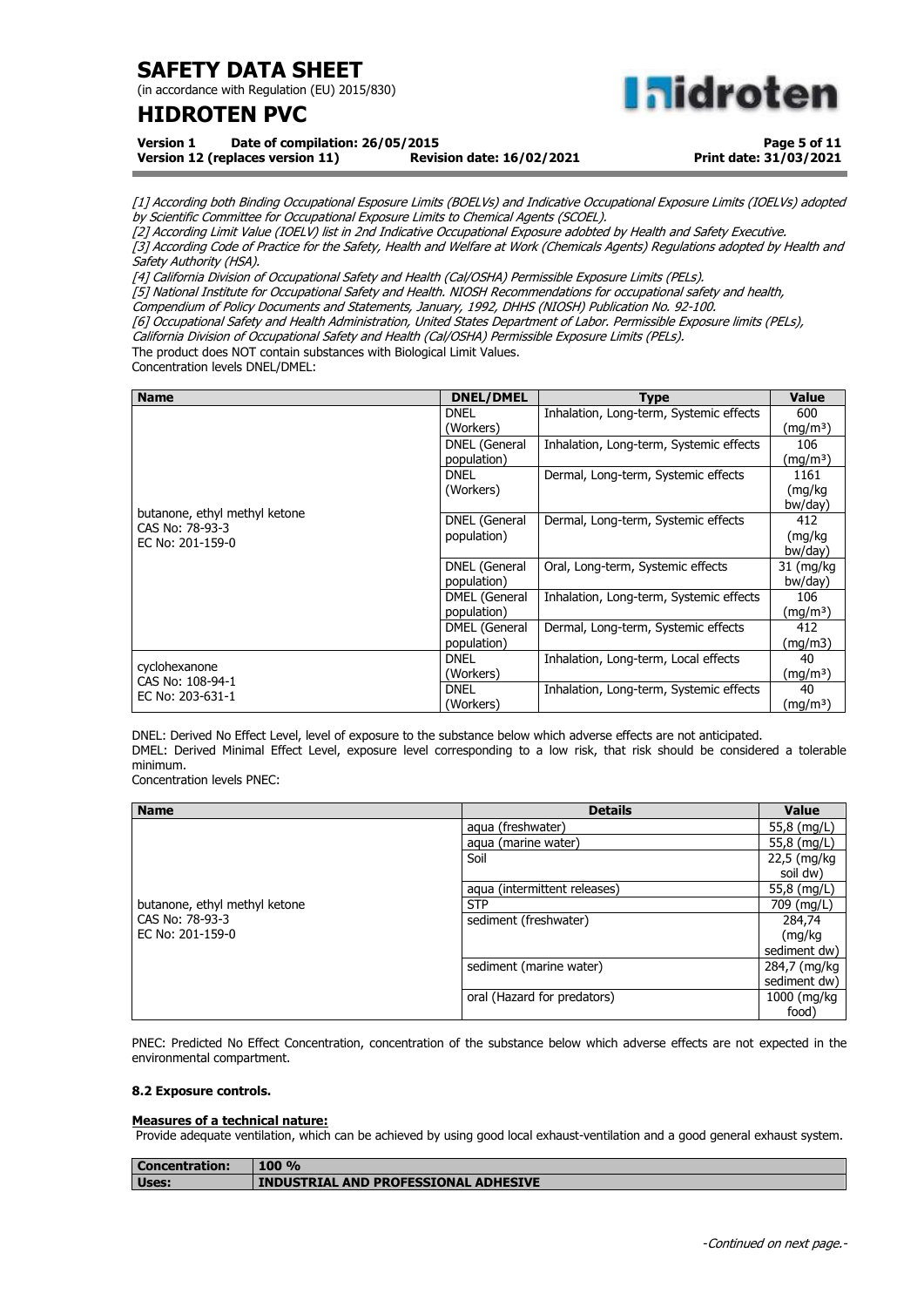(in accordance with Regulation (EU) 2015/830)

# **HIDROTEN PVC**



**Version 1 Date of compilation: 26/05/2015 Version 12 (replaces version 11)** 

**Page 6 of 11 Print date: 31/03/2021**

| <b>Breathing protection:</b> |                                                                                                                                                                                                                                                                                                                 |  |  |  |
|------------------------------|-----------------------------------------------------------------------------------------------------------------------------------------------------------------------------------------------------------------------------------------------------------------------------------------------------------------|--|--|--|
| PPE:                         | Filter mask for protection against gases and particles.                                                                                                                                                                                                                                                         |  |  |  |
| Characteristics:             | «CE» marking, category III. The mask must have a wide field of vision and an<br>anatomically designed form in order to be sealed and watertight.                                                                                                                                                                |  |  |  |
| CEN standards:               | EN 136, EN 140, EN 405                                                                                                                                                                                                                                                                                          |  |  |  |
| Maintenance:                 | Should not be stored in places exposed to high temperatures and damp environments before use. Special<br>attention should be paid to the state of the inhalation and exhalation valves in the face adaptor.                                                                                                     |  |  |  |
| Observations:                | Read carefully the manufacturer's instructions regarding the equipment's use and maintenance. Attach<br>the necessary filters to the equipment according to the specific nature of the risk (Particles and aerosols:<br>P1-P2-P3, Gases and vapours: A-B-E-K-AX), changing them as advised by the manufacturer. |  |  |  |
| Filter Type needed:          | A2                                                                                                                                                                                                                                                                                                              |  |  |  |
| <b>Hand protection:</b>      |                                                                                                                                                                                                                                                                                                                 |  |  |  |
| PPE:<br>Characteristics:     | Protective gloves against chemicals.<br>«CE» marking, category III.                                                                                                                                                                                                                                             |  |  |  |
| CEN standards:               | EN 374-1, En 374-2, EN 374-3, EN 420                                                                                                                                                                                                                                                                            |  |  |  |
| Maintenance:                 | Keep in a dry place, away from any sources of heat, and avoid exposure to sunlight as much as possible.<br>Do not make any changes to the gloves that may alter their resistance, or apply paints, solvents or<br>adhesives.                                                                                    |  |  |  |
| Observations:                | Gloves should be of the appropriate size and fit the user's hand well, not being too loose or too tight.<br>Always use with clean, dry hands.                                                                                                                                                                   |  |  |  |
| Material:                    | Material thickness<br>Breakthrough time<br>PVC (polyvinyl chloride)<br>0,35<br>>480<br>$(min.)$ :<br>$(mm)$ :                                                                                                                                                                                                   |  |  |  |
| Eye protection:              |                                                                                                                                                                                                                                                                                                                 |  |  |  |
| PPE:                         | Face shield.                                                                                                                                                                                                                                                                                                    |  |  |  |
| Characteristics:             | «CE» marking, category II. Face and eye protector against splashing liquid.                                                                                                                                                                                                                                     |  |  |  |
| CEN standards:               | EN 165, EN 166, EN 167, EN 168                                                                                                                                                                                                                                                                                  |  |  |  |
| Maintenance:                 | Visibility through lenses should be ideal. Therefore, these parts should be cleaned daily. Protectors should<br>be disinfected periodically following the manufacturer's instructions. Make sure that mobile parts move<br>smoothly.                                                                            |  |  |  |
| Observations:                | Face shields should offer a field of vision with a dimension in the central line of, at least, 150 mm<br>vertically once attached to the frame.                                                                                                                                                                 |  |  |  |
| <b>Skin protection:</b>      |                                                                                                                                                                                                                                                                                                                 |  |  |  |
| PPE:                         | Anti-static protective clothing.                                                                                                                                                                                                                                                                                |  |  |  |
| Characteristics:             | «CE» marking, category II. Protective clothing should not be too tight or loose in<br>order not to obstruct the user's movements.                                                                                                                                                                               |  |  |  |
| CEN standards:               | EN 340, EN 1149-1, EN 1149-2, EN 1149-3, EN 1149-5                                                                                                                                                                                                                                                              |  |  |  |
| Maintenance:                 | In order to guarantee uniform protection, follow the washing and maintenance instructions provided by<br>the manufacturer.                                                                                                                                                                                      |  |  |  |
| Observations:                | The protective clothing should offer a level of comfort in line with the level of protection provided in<br>terms of the hazard against which it protects, bearing in mind environmental conditions, the user's level<br>of activity and the expected time of use.                                              |  |  |  |
| PPE:<br>Characteristics:     | Anti-static safety footwear.<br>«CE» marking, category II.                                                                                                                                                                                                                                                      |  |  |  |
| CEN standards:               | EN ISO 13287, EN ISO 20344, EN ISO 20346                                                                                                                                                                                                                                                                        |  |  |  |
| Maintenance:                 | The footwear should be checked regularly<br>The level of comfort during use and acceptability are factors that are assessed very differently depending                                                                                                                                                          |  |  |  |
| Observations:                | on the user. Therefore, it is advisable to try on different footwear models and, if possible, different<br>widths.                                                                                                                                                                                              |  |  |  |

## **SECTION 9: PHYSICAL AND CHEMICAL PROPERTIES.**

### **9.1 Information on basic physical and chemical properties.**

Appearance:Liquid with characteristic odour and colour Colour: N.A./N.A. Odour:ORGANIC SOLVENTS Odour threshold:N.A./N.A. pH:N.A./N.A. Melting point:N.A./N.A. Boiling Point: 88 ºC Flash point: -2 ºC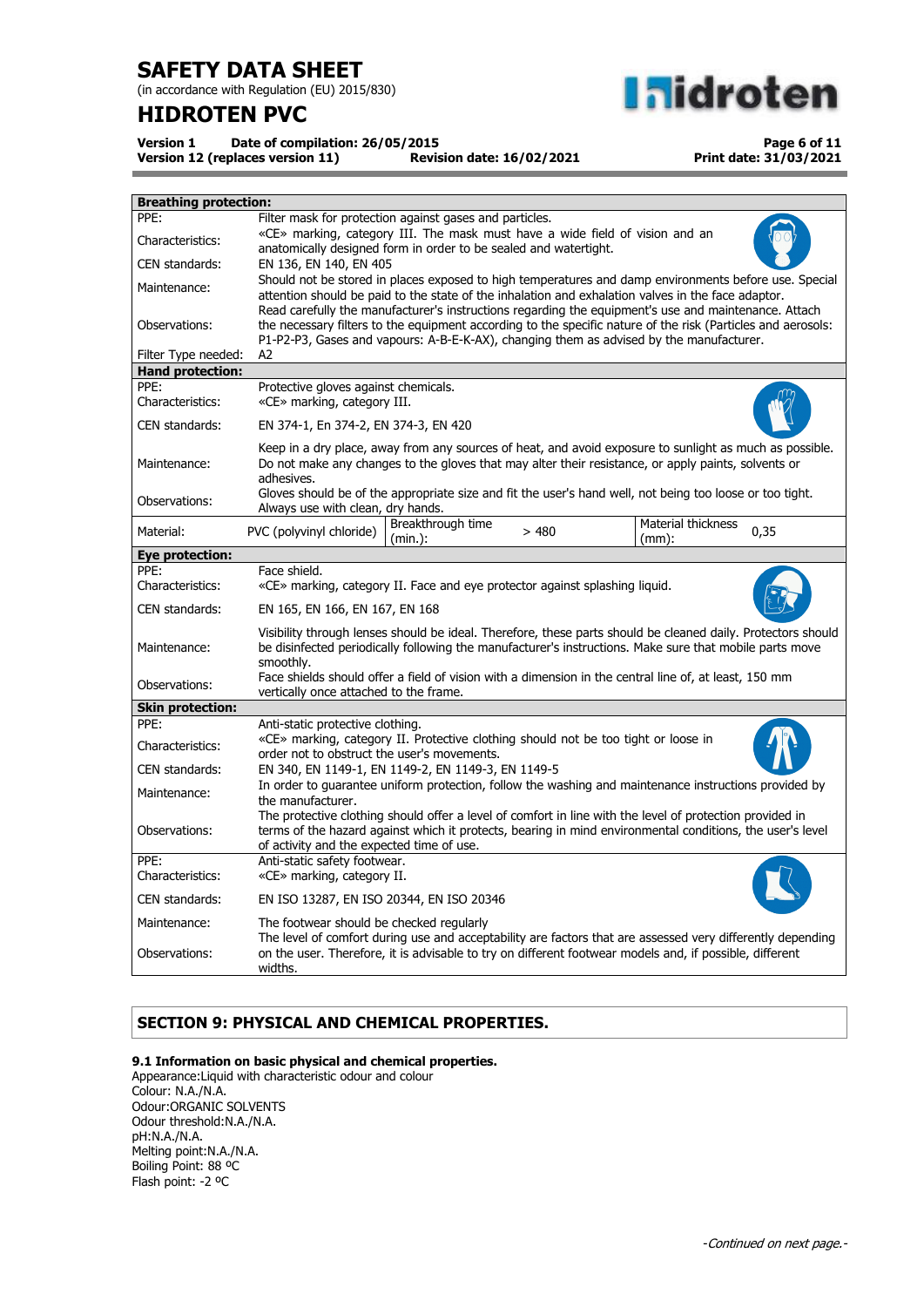(in accordance with Regulation (EU) 2015/830)

# **HIDROTEN PVC**

**aidroten** 

**Version 1 Date of compilation: 26/05/2015 Version 12 (replaces version 11)** 

**Page 7 of 11 Print date: 31/03/2021**

Evaporation rate: N.A./N.A. Inflammability (solid, gas): N.A./N.A. Lower Explosive Limit: N.A./N.A. Upper Explosive Limit: N.A./N.A. Vapour pressure: 69 Vapour density:N.A./N.A. Relative density:0.93 Solubility:N.A./N.A. Liposolubility: N.A./N.A. Hydrosolubility: N.A./N.A. Partition coefficient (n-octanol/water): N.A./N.A. Auto-ignition temperature: N.A./N.A. Decomposition temperature: N.A./N.A. Viscosity: N.A./N.A. Explosive properties: N.A./N.A. Oxidizing properties: N.A./N.A. N.A./N.A.= Not Available/Not Applicable due to the nature of the product

### **9.2 Other information.**

Dropping point: N.A./N.A. Blink: N.A./N.A. Kinematic viscosity: N.A./N.A. N.A./N.A.= Not Available/Not Applicable due to the nature of the product

## **SECTION 10: STABILITY AND REACTIVITY.**

### **10.1 Reactivity.**

The product does not present hazards by their reactivity.

### **10.2 Chemical stability.**

- Unstable in contact with:
- Acids.
- Bases.
- Oxidizing agents.

### **10.3 Possibility of hazardous reactions.**

In certain conditions this may cause a polymerization reaction.

#### **10.4 Conditions to avoid.**

Avoid the following conditions:

- Heating.
- High temperature.
- Contact with incompatible materials.

### **10.5 Incompatible materials.**

- Avoid the following materials:
- Acids.
- Bases.
- Oxidizing agents.

#### **10.6 Hazardous decomposition products.**

Depending on conditions of use, can be generated the following products:

- COx (carbon oxides).
- Organic compounds.

### **SECTION 11: TOXICOLOGICAL INFORMATION.**

IRRITANT MIXTURE. Splashes in the eyes can cause irritation.

IRRITANT MIXTURE. The inhalation of spray mist or suspended particulates can irritate the respiratory tract. It can also cause serious respiratory difficulties, central nervous system disorders, and in extreme cases, unconsciousness.

### **11.1 Information on toxicological effects.**

There are no tested data available on the product.

Repeated or prolonged contact with the product can cause the elimination of oil from the skin, giving rise to non-allergic contact dermatitis and absorption of the product through the skin.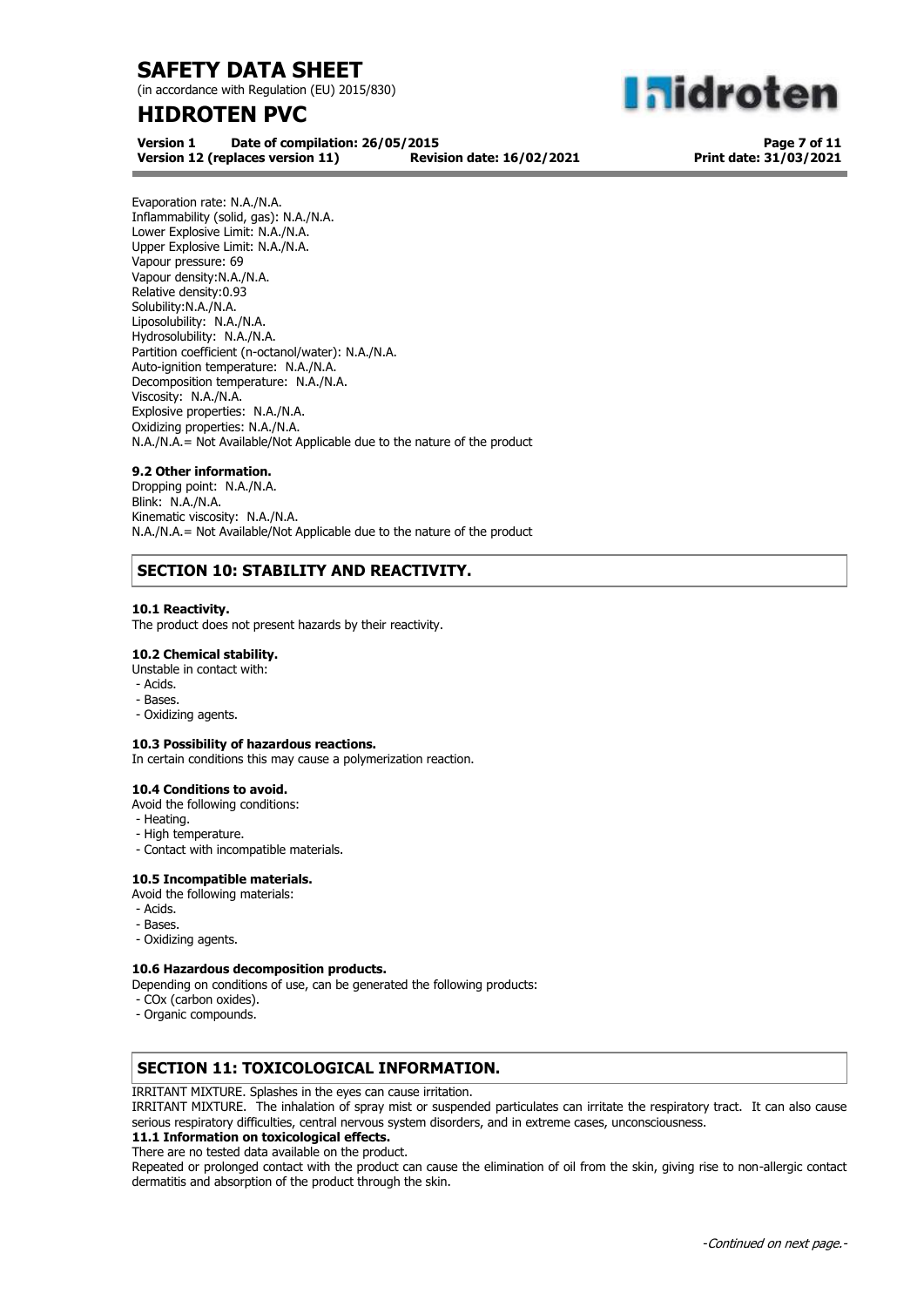(in accordance with Regulation (EU) 2015/830)

# **HIDROTEN PVC**

**Version 1 Date of compilation: 26/05/2015 Version 12 (replaces version 11)** 

**Page 8 of 11 Print date: 31/03/2021**

**Midroten** 

a) acute toxicity; Not conclusive data for classification.

b) skin corrosion/irritation; Not conclusive data for classification.

c) serious eye damage/irritation; Product classified: Eye irritation, Category 2: Causes serious eye irritation.

d) respiratory or skin sensitisation; Not conclusive data for classification.

e) germ cell mutagenicity; Not conclusive data for classification.

f) carcinogenicity; Not conclusive data for classification.

g) reproductive toxicity; Not conclusive data for classification.

h) STOT-single exposure; Product classified: Specific target organ toxicity following a single exposure, Category 3: May cause drowsiness or dizziness.

i) STOT-repeated exposure; Not conclusive data for classification.

j) aspiration hazard; Not conclusive data for classification.

## **SECTION 12: ECOLOGICAL INFORMATION.**

### **12.1 Toxicity.**

No information is available regarding the ecotoxicity of the substances present.

#### **12.2 Persistence and degradability.**

No information is available regarding the biodegradability of the substances present. No information is available on the degradability of the substances present.No information is available about persistence and degradability of the product.

### **12.3 Bioaccumulative potential.**

**Information about the bioaccumulation of the substances present.**

| <b>Name</b>                   |                  | <b>Bioaccumulation</b> |            |                          |          |
|-------------------------------|------------------|------------------------|------------|--------------------------|----------|
|                               |                  | <b>Log Pow</b>         | <b>BCF</b> | <b>NOECs</b>             | Level    |
| butanone, ethyl methyl ketone |                  |                        | ۰          | $\overline{\phantom{0}}$ |          |
| CAS No: 78-93-3               | EC No: 201-159-0 | 0,29                   |            |                          | Very low |
| cyclohexanone                 |                  |                        |            |                          |          |
| CAS No: 108-94-1              | EC No: 203-631-1 | 0,81                   | -          | $\overline{\phantom{0}}$ | Very low |

#### **12.4 Mobility in soil.**

No information is available about the mobility in soil.

The product must not be allowed to go into sewers or waterways.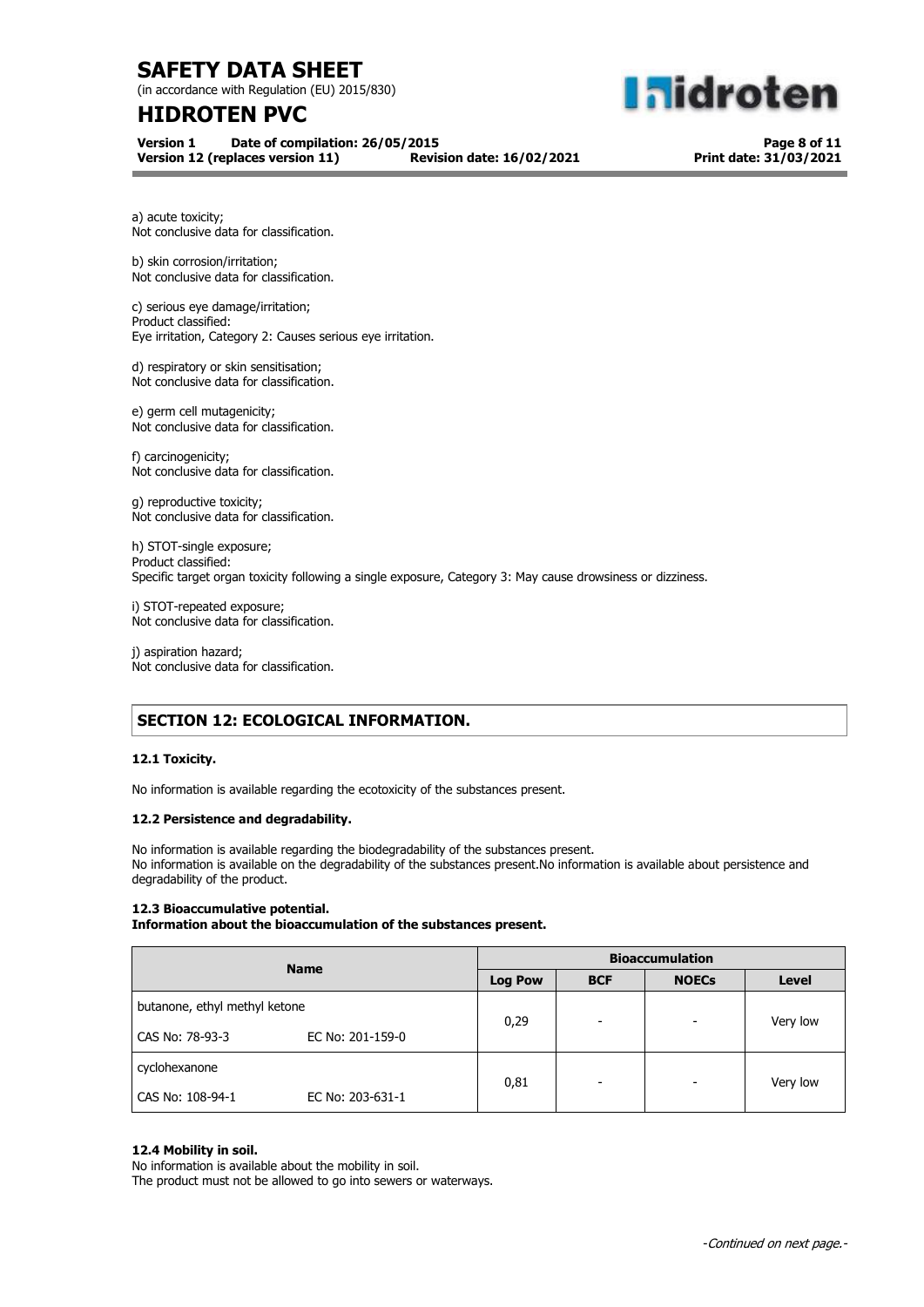(in accordance with Regulation (EU) 2015/830)

# **HIDROTEN PVC**

**Version 1 Date of compilation: 26/05/2015 Version 12 (replaces version 11)** 

**Page 9 of 11 Print date: 31/03/2021**

**aldroten** 

Prevent penetration into the ground.

#### **12.5 Results of PBT and vPvB assessment.**

No information is available about the results of PBT and vPvB assessment of the product.

#### **12.6 Other adverse effects.**

No information is available about other adverse effects for the environment.

## **SECTION 13: DISPOSAL CONSIDERATIONS.**

#### **13.1 Waste treatment methods.**

Do not dump into sewers or waterways. Waste and empty containers must be handled and eliminated according to current, local/national legislation.

Follow the provisions of Directive 2008/98/EC regarding waste management.

## **SECTION 14: TRANSPORT INFORMATION.**

Transport following ADR rules for road transport, RID rules for railway, ADN for inner waterways, IMDG for sea, and ICAO/IATA for air transport. **Land:** Transport by road: ADR, Transport by rail: RID. Transport documentation: Consignment note and written instructions **Sea:** Transport by ship: IMDG. Transport documentation: Bill of lading **Air:** Transport by plane: ICAO/IATA. Transport document: Airway bill.

## **14.1 UN number.**

UN No: UN1133

### **14.2 UN proper shipping name.**

Description: ADR: UN 1133, ADHESIVES, 3, PG II, (D/E) IMDG: UN 1133, ADHESIVES, 3, PG II (-2ºC) ICAO/IATA: UN 1133, ADHESIVES, 3, PG II

**14.3 Transport hazard class(es).**

Class(es): 3

**14.4 Packing group.** Packing group: II

#### **14.5 Environmental hazards.**

Marine pollutant: No

#### **14.6 Special precautions for user.** Labels: 3



Hazard number: 33 ADR LQ: 5 L IMDG LQ: 5 L ICAO LQ: 1 L

Provisions concerning carriage in bulk ADR: Not authorized carriage in bulk in accordance with ADR. Transport by ship, FEm – Emergency sheets (F – Fire, S - Spills): F-E,S-D Proceed in accordance with point 6.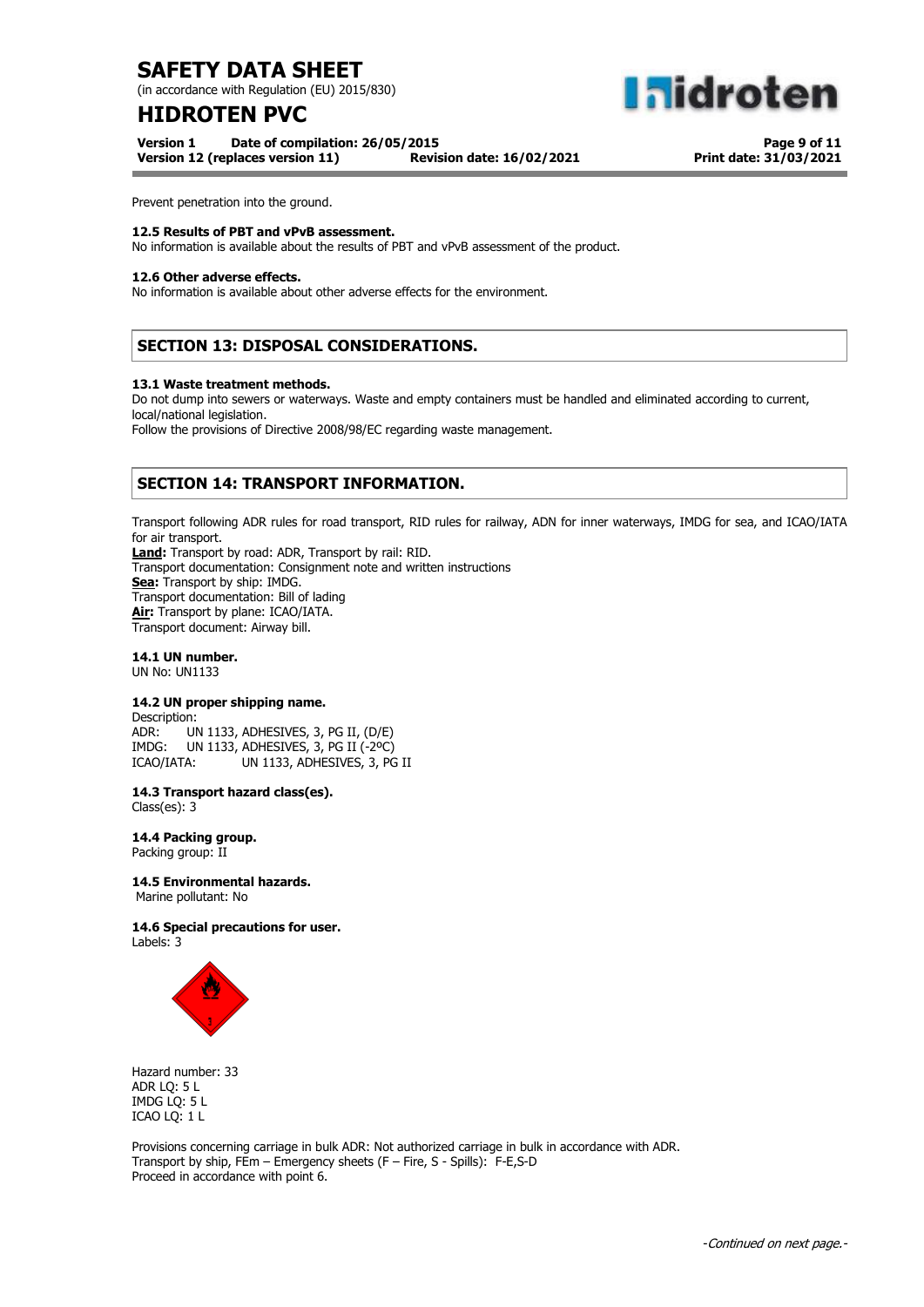(in accordance with Regulation (EU) 2015/830)

# **HIDROTEN PVC**

**Version 1 Date of compilation: 26/05/2015 Version 12 (replaces version 11) Revision date: 16/02/2021**

**Page 10 of 11 Print date: 31/03/2021**

**aidroten** 

**14.7 Transport in bulk according to Annex II of MARPOL and the IBC Code.**

The product is not transported in bulk.

## **SECTION 15: REGULATORY INFORMATION.**

**15.1 Safety, health and environmental regulations/legislation specific for the substance or mixture.** The product is not affected by the Regulation (EC) No 1005/2009 of the European Parliament and of the Council of 16 September 2009 on substances that deplete the ozone layer.

Volatile organic compound (VOC) VOC content (p/p): 70,04 % VOC content: 651,372 g/l

Product classification according to Annex I of Directive 2012/18/EU (SEVESO III): P5b The product is not affected by Regulation (EU) No 528/2012 concerning the making available on the market and use of biocidal products. The product is not affected by the procedure established Regulation (EU) No 649/2012, concerning the export and import of dangerous chemicals.

Kind of pollutant to water (Germany): WGK 1: Slightly hazardous to water. (Autoclassified according to the AwSV Regulations)

### **15.2 Chemical safety assessment.**

No Chemical Safety Assessment has been carried out for this substance/mixture by the supplier.

## **SECTION 16: OTHER INFORMATION.**

Complete text of the H phrases that appear in section 3:

| H <sub>225</sub> | Highly flammable liquid and vapour. |
|------------------|-------------------------------------|
|------------------|-------------------------------------|

| H <sub>226</sub> | Flammable liquid and vapour. |  |  |
|------------------|------------------------------|--|--|
|                  |                              |  |  |

H319 Causes serious eye irritation.

| H332 | Harmful if inhaled.                |
|------|------------------------------------|
| H336 | May cause drowsiness or dizziness. |

Classification codes:

Acute Tox. 4 : Acute toxicity (Inhalation), Category 4 Eye Irrit. 2 : Eye irritation, Category 2 Flam. Liq. 2 : Flammable liquid, Category 2 Flam. Liq. 3 : Flammable liquid, Category 3 STOT SE 3 : Specific target organ toxicity following a single exposure, Category 3

Changes regarding to the previous version:

- Changes in the information of the supplier (SECTION 1.3).

- Removal of precautionary statements/hazard statements/pictograms/signal word (SECTION 2.2).

- Change in the hazard classification (SECTION 11.1).

#### **Classification and procedure used to derive the classification for mixtures according to Regulation (EC) 1272/2008 [CLP]:**

| Physical hazards      | On basis of test data |
|-----------------------|-----------------------|
| Health hazards        | Calculation method    |
| Environmental hazards | Calculation method    |

It is advisable to carry out basic training with regard to health and safety at work in order to handle this product correctly.